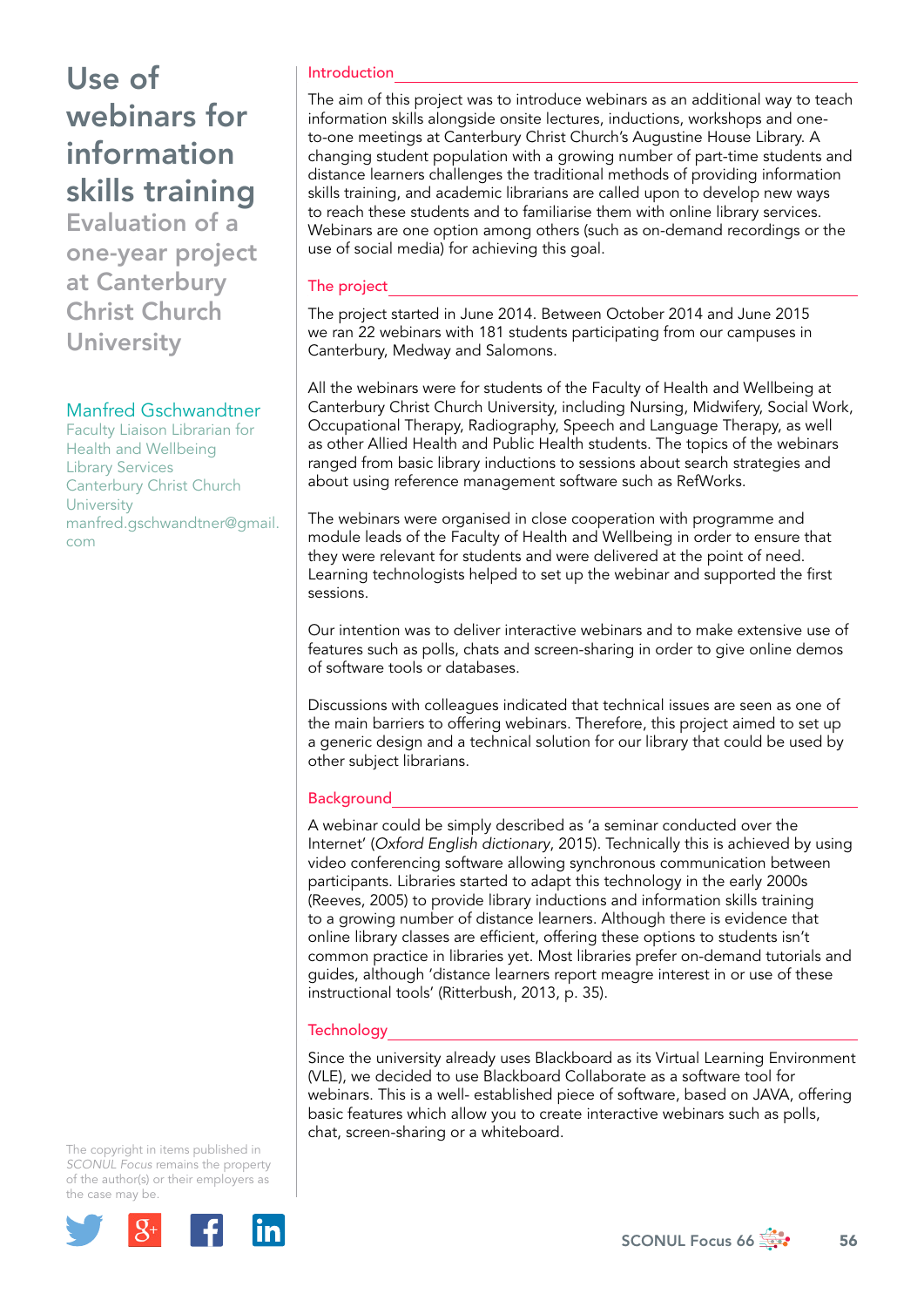Evaluation of a one-year project at Canterbury Christ Church **University** 

In addition to the PC/laptop software, Blackboard Collaborate offers a good app for tablets and smartphones, giving participants more flexibility in accessing the webinars.

In terms of hardware we used a PC or laptop, a USB Condenser Microphone, a webcam and additional light on the presenter's side. On the participant's side a PC, laptop, tablet or smartphone with headphones or speakers was necessary.

#### Implementation and set-up

Following initial research on the use of webinars for information skills training, we set up a project plan and contacted academics to organise two pilot webinars, which eventually took place in October 2014. The topic was RefWorks; the participants were radiographers from our masters programme in clinical reporting. In preparation we investigated best access methods for students and decided to embed the webinar in their Blackboard course site and to send them a guest link via email. This link offered them the opportunity to access the webinar without registration. We also developed guides and information material to ensure that participants were able to access the webinar.

To create interactive webinars we included live demos and polls. We used the chat function only to communicate with participants and gave no permission for the use of audio or video on their side; this allowed us to reduce the technical effort and to avoid common audio problems such as echo effects. After students had entered the online webinar room, they could see a slide instructing them to check their audio. The second slide explained how to use polls.

Initially we had assumed that we would always need one helper per webinar so that the presenter could concentrate on the presentation and would not be distracted by technical questions on the chat. However, we noticed that this is not necessary for webinars with fewer than ten participants. We scheduled the webinars for different times of the day. To collect feedback, we developed a feedback form on SurveyMonkey and posted the link to the survey at the end of the webinar on the chat.

#### **Evaluation**

The participation rate for all webinars was 33%. A feedback form, by means of which we tried to evaluate how students experienced the webinar and the technology, was posted at the end of each webinar and was filled out by 111 students.

As shown in Fig. 1, 95% liked the presentation. Although the webinars were based around a PowerPoint presentation, we tried to use interactive elements. In their study about library instruction webinars for distance education technology students, Moorfield-Lang and Hall (2015, p. 66) found that interactive practices such as 'demonstrations, live chat, polling, screen sharing… were the most popular'. Interactive elements could increase student engagement and satisfaction and enabled the presenter to direct questions to the students, and students to interact with the presenter. Students' questions could often be answered by the use of screen sharing and by the live demonstration of software features or search strategies. As a result, 96% of the participants thought the webinar was interactive (Fig. 2).

Another interesting finding from the feedback was that students prefer to see the presenter (Fig. 3), instead of just hearing the audio. The use of video seems to be important for a positive student experience. Moorefield-Lang et al (2015, p. 66) reported that distance learners often feel more isolated than on-campus students. Using video could give the library a face and could increase student engagement.

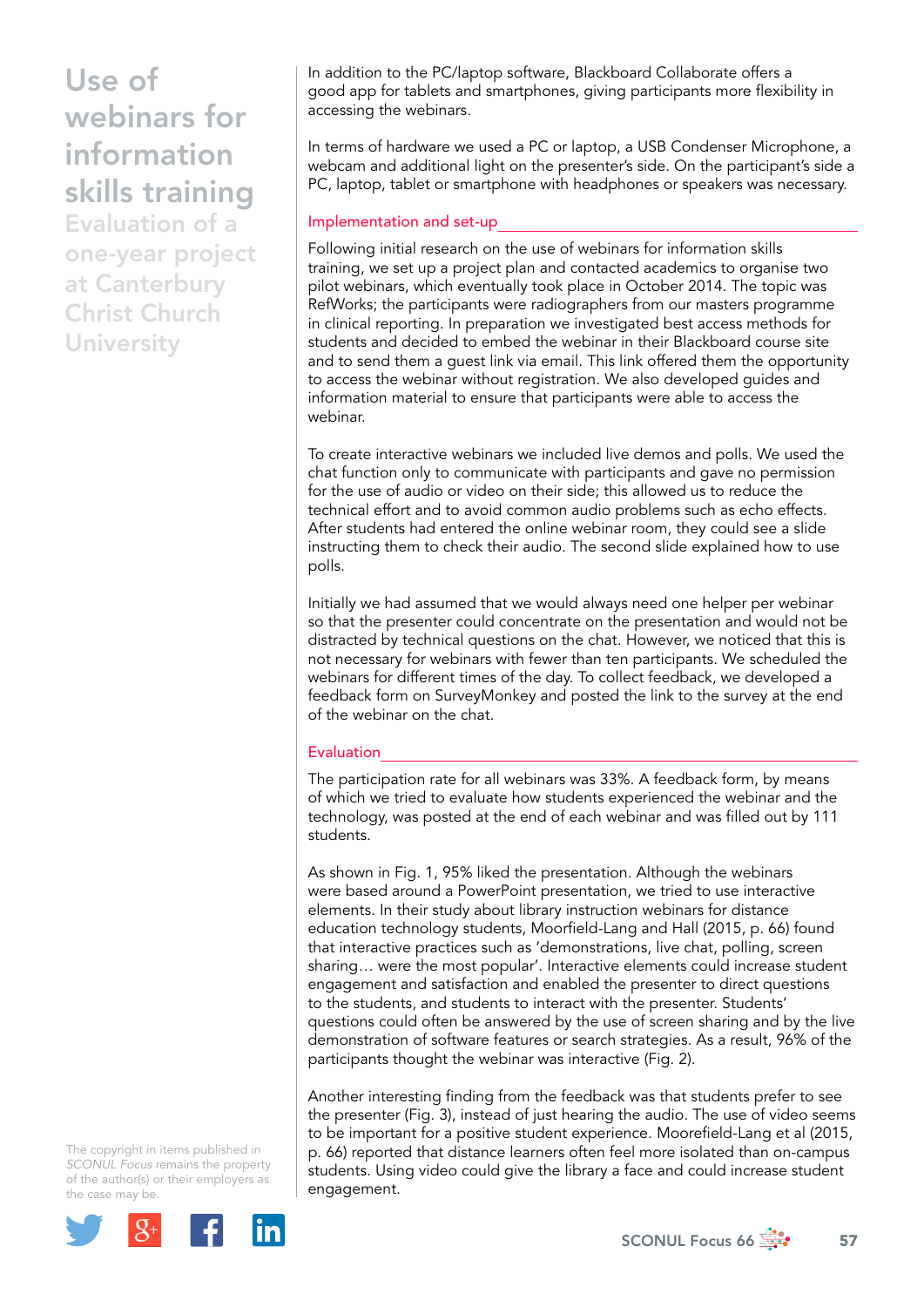Evaluation of a one-year project at Canterbury Christ Church **University** 



*Fig. 1 feedback on the presentation*





*Fig. 3 feedback on the use of video*

Technical aspects play an important role in how students experience webinars. As shown in Fig. 4, most of the participants reported no technical problems in accessing the webinar. Nevertheless, an attendance rate of 33% and random feedback from students and lecturers indicates that some students were not able to access the webinar at all because of technical problems. Investigating

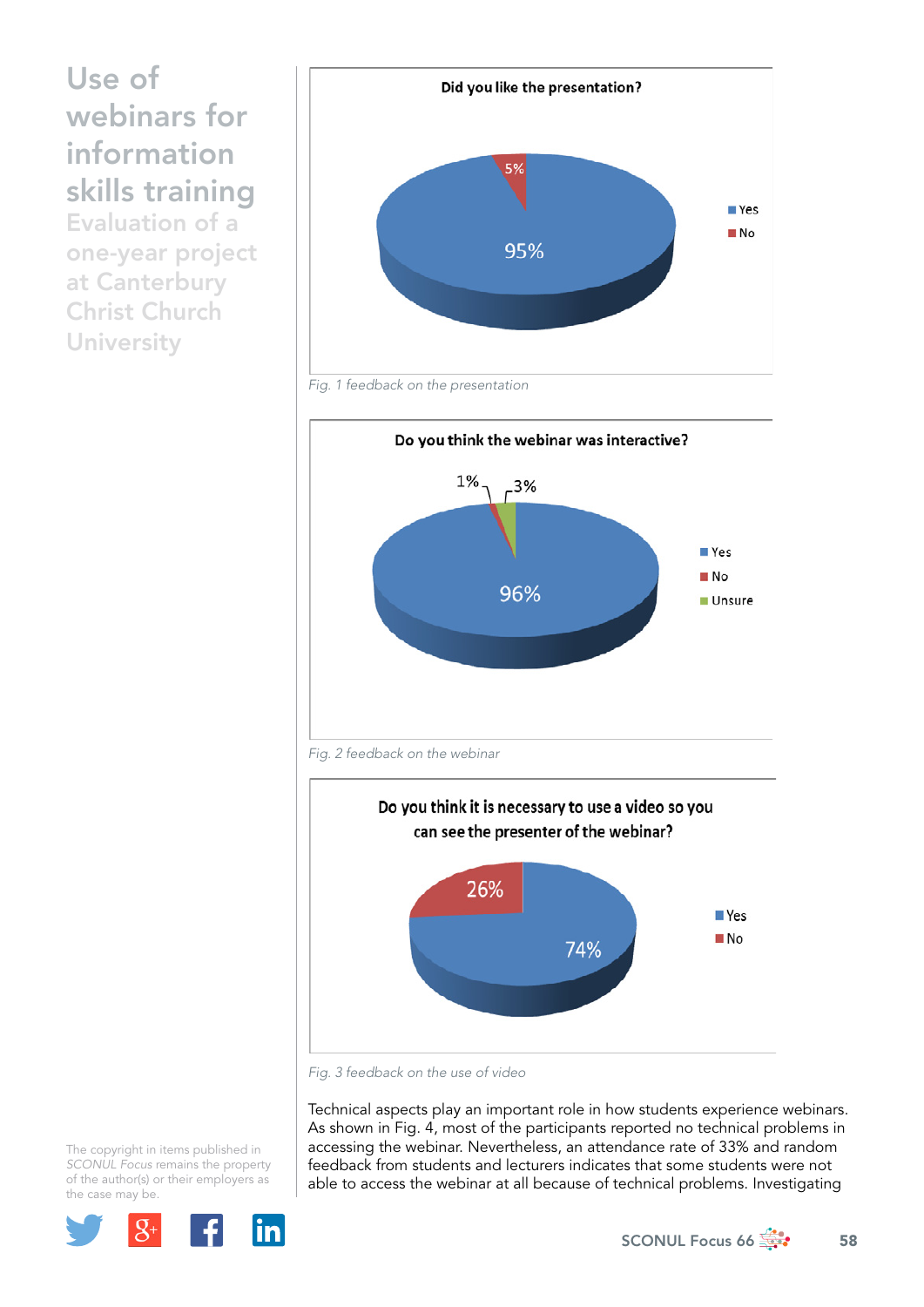Evaluation of a one-year project at Canterbury Christ Church **University** 

non-attendance in a more systematic way would be an interesting topic for future research.

Most of the technical concerns reported by students were related to JAVA and to difficulty with audio. With regard to JAVA, we produced detailed guides on how to launch a webinar, how to check the system and how to associate JAVA with the correct file extension of the launch file. Concerning audio, we created a slide that was displayed when the students first entered the webinar. This slide showed how to check your audio using the Audio SetUp Wizard of Blackboard Collaborate.

During this pilot we observed that the first technical set-up of the webinar caused users most problems. However, the learning curve was very steep. Once participants were able to overcome this technical barrier, they became more confident and had fewer problems accessing and participating in a webinar.



*Fig. 4 feedback on any technical issues*

One of the most positive results of the student feedback was that 98% of 181 students said they thought webinars were a useful online format for information skills training. A lot of positive feedback on the chat at the end of sessions underpins this outcome. These results are encouraging and indicate that students are open to using new technologies for synchronous online activities.





*Fig. 5 feedback on the use of webinars for information skills training*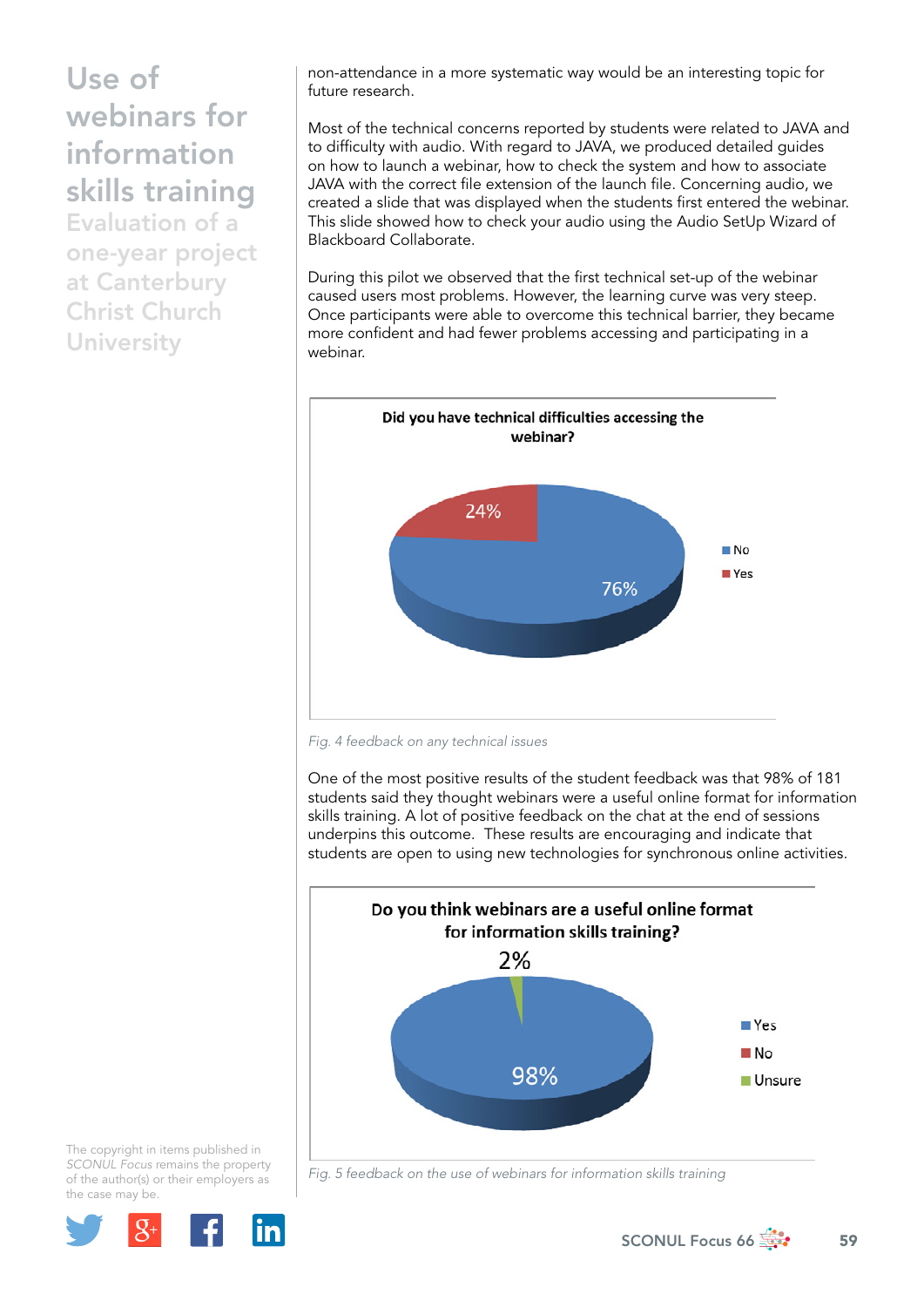Evaluation of a one-year project at Canterbury Christ Church **University** 

In the evaluation we also asked students to feed back why they had attended the webinar. As shown in Fig. 6, most did so because their tutor had suggested it. This supports the above-mentioned strategy of developing webinars for information skills training in close collaboration with academic staff. We noticed that announcing upcoming webinars on the students' VLE or mentioning them in lectures has a positive impact on attendance rates. Another main advantage of online webinars is that students don't have to be on campus to follow them. Thus webinars are convenient especially for parttime students, distance learners and students preferring to work from home.



*Fig. 6 Reasons why participants attended the webinar*

#### Conclusion

The results of this one-year project show that webinars could be established as an additional way of providing information skills training for graduate and undergraduate students, alongside inductions, workshops, lectures and oneto-one meetings. An overwhelming majority (98%) thought that this is a useful format. Webinars help to address the problem of providing information skills training for a changing student population with a growing number of part-time students and distance learners.

Setting up a webinar for the first time is a challenge for both the presenter and participants. However, although the learning curve is steep, they learn quickly, and both running a webinar and participating in one can very quickly become routine.

Although most webinars tend to be based around PowerPoint presentations, in order to facilitate student engagement it is advisable to include online demos and interactive elements such as a chat or polls.

Blackboard Collaborate provided a stable software solution for this project but caused some difficulties amongst first-time participants. This was mainly due to problems relating to outdated JAVA versions on a computer, or installing JAVA on computers within the campus network.

Close collaboration with academics is recommended as attendance rates depend on their support and to enable us to provide webinars that are relevant to students.

Further research would be needed to understand why students do not attend webinars at all and might indicate ways of improving attendance rates; it could